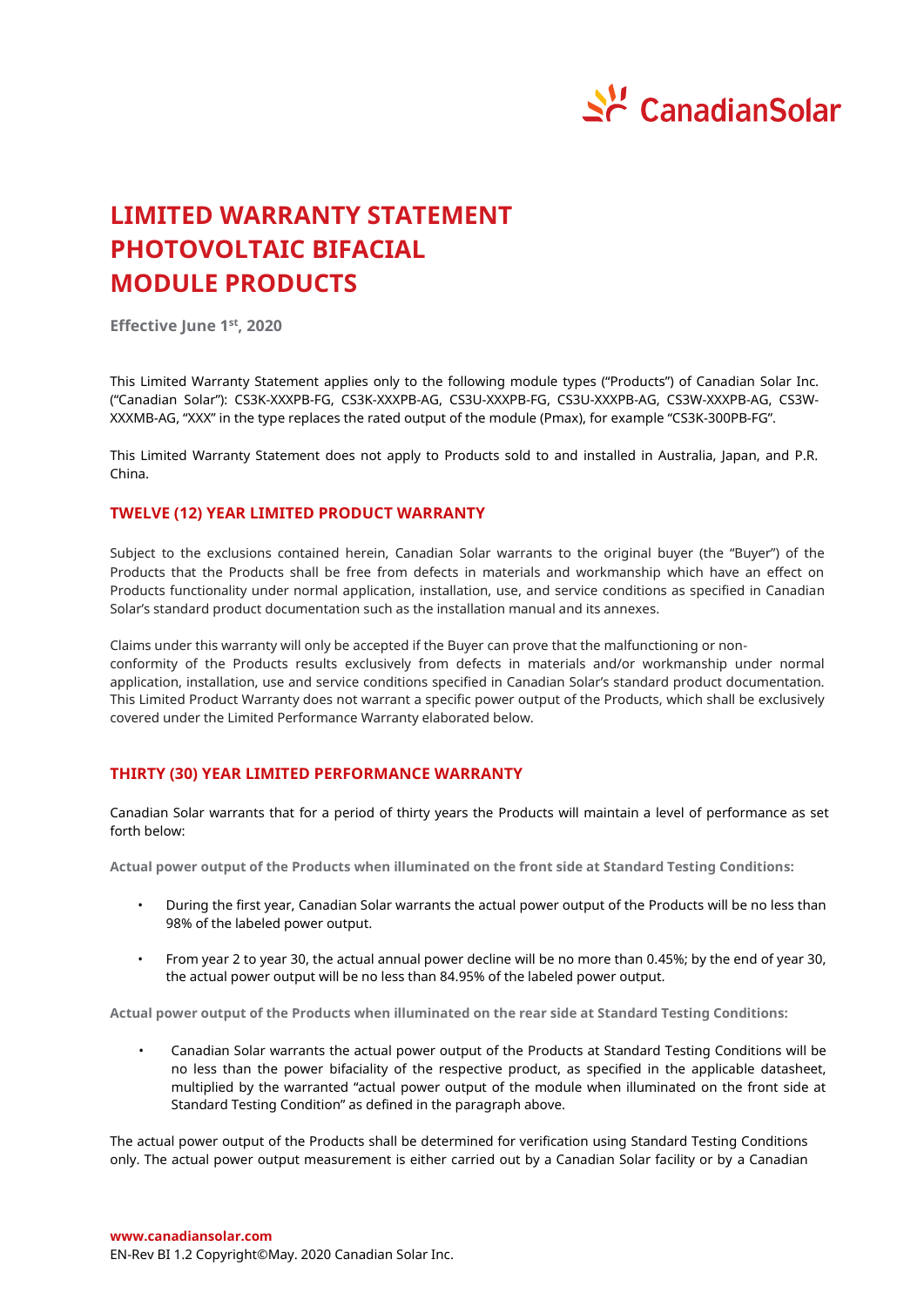

Solar recognized third-party testing institute. Testing equipment uncertainty will be applied to all actual power output measurements.

## **WARRANTY EFFECTIVE DATE**

The effective date of the warranties provided herein shall be the date of installation or ninety (90) days after delivery by Canadian Solar to the Buyer, whichever date is earlier.

## **EXCEPTIONS**

The limited warranties set forth herein **DO NOT** apply to any Products: 1) for which Canadian Solar has not received all or part of the due payments from the Buyer; 2) which have been subject to negligence in transportation, handling, storage or use; 3) which have been repaired without Canadian Solar's authorization or in any way tampered with; 4) which have been subject to extraordinary salt or chemical exposure; 5) which have been subject to improper installation, application, alteration, unauthorized service, or improper system design which caused constant shading to the Products; 6) which have been subject to power failure or surges, flood, fire, direct or indirect lightning strikes, or other acts of nature; 7) which have been subject to accidental breakage, vandalism, explosions, acts of war, or other events outside Canadian Solar's control; or 8) which have been moved from its original installation location.

In addition, the limited warranties do not apply to any deterioration in the appearance of the Products (including, without limitation, any scratches, stains, rust, discoloration, or mold) or any other changes to the Products in appearance stemming from the normal wear and tear over time of product materials. Also, no warranty claim may be made if the product label, type or serial number of the applicable Products has been altered, removed or made illegible.

### **REMEDIES**

In respect of the Twelve (12) Year Limited Product Warranty, if Canadian Solar verifies in its reasonable judgment that the Products fail to conform to the terms of the Limited Product Warranty set forth herein, Canadian Solar, at its option, will provide one of the following remedies: 1) repair the Products; 2) replace the Products with new products whose labeled power wattages equal to or exceed the Warranted Wattages of replaced Products (the Warranted Wattages is defined as the contracted power wattages of the Products minus the permissible accumulated degradation); or 3) provide a refund of the fair market value of the Products assessed based on the Warranted Wattages at the time of claim.

In respect of the Thirty (30) Year Limited Performance Warranty, if Canadian Solar verifies in its reasonable judgment that the Products fail to conform to the terms of the Limited Performance Warranty when illuminated on the front side set forth herein, Canadian Solar, at its option, will provide one of the following remedies: 1) repair the Products; 2) replace the Products with new products whose labeled power wattages equal to or exceed the Warranted Wattages of replaced Products; 3) provide additional Products to make up the wattage difference between the actual measured power output wattages of the Products and the Warranted Wattages; or 4) provide a refund of the fair market value of the wattage difference between the actual measured power output wattages and the Warranted Wattages. If Canadian Solar verifies in its reasonable judgment that the Products fail to conform to the terms of the Limited Performance Warranty when illuminated on the rear side set forth herein, Canadian Solar, at its option, will provide one of the following remedies: 1) repair the Products; 2) replace the Products with new products whose labeled power wattages equal to or exceed the Warranted Wattages of replaced Products; 3) provide additional Products to make up 10% of the wattage difference between the actual measured power output wattages of the Products and the Warranted Wattages; or 4) provide a refund of the fair market value of 10% of the wattage difference between the actual measured power output wattages and the Warranted Wattages.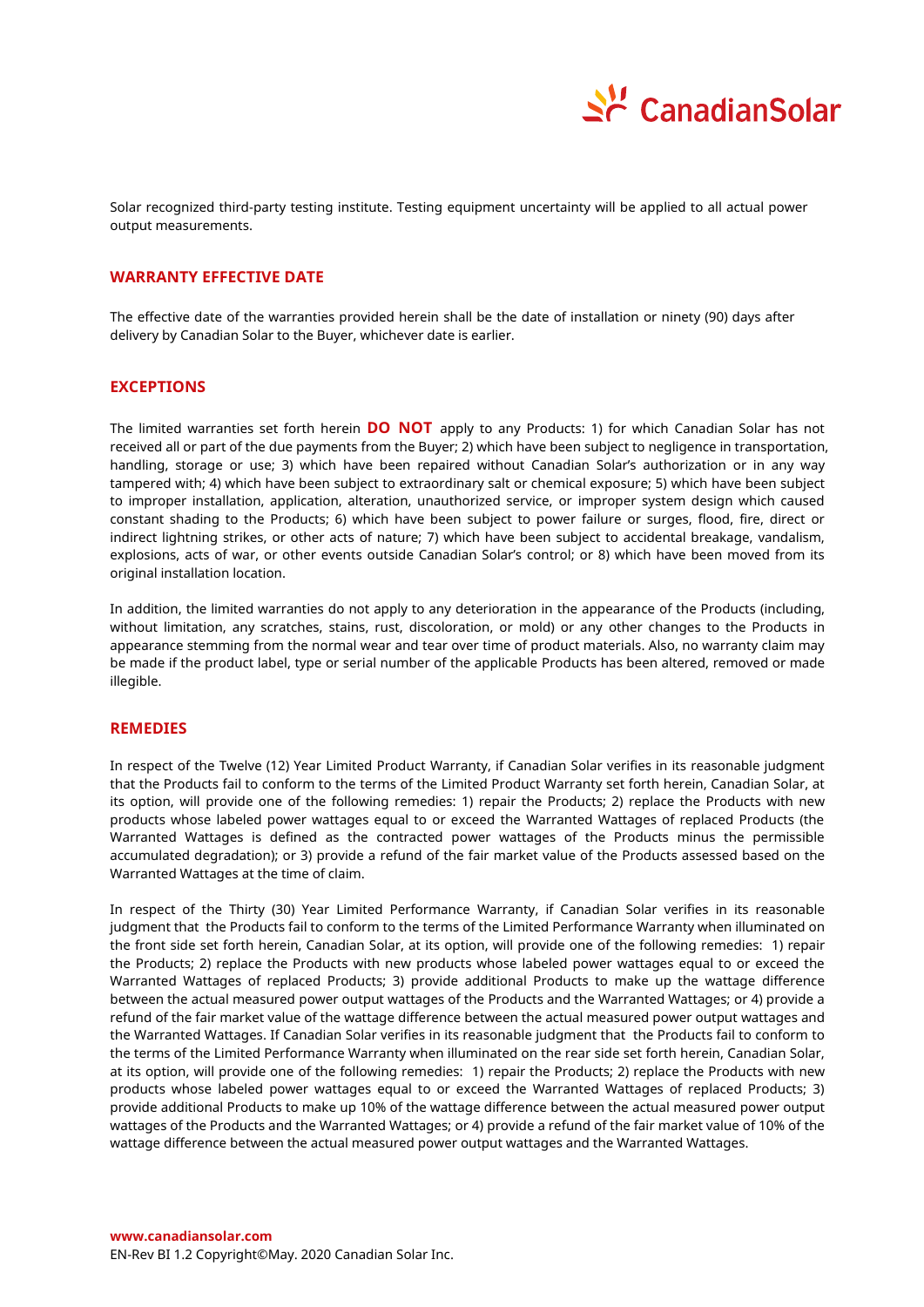

All remedies under this limited warranty statement shall be calculated based upon the Warranted Wattages of the Products at the time of first reporting of the warranty claim.

Canadian Solar will not accept any return of Products without Canadian Solar's prior authorization. Once accepted, Canadian Solar will cover reasonable transportation costs (except for insurance, any taxes, duties, demurrages, or any other costs and expenses related to custom clearance or Buyer's failure to cooperate) for shipping the Products under a claim back from the Buyer to a designated location of Canadian Solar, and for shipping the additional, repaired or replacement Products to the original installation location. If Canadian Solar opts for repair as the remedy, Canadian Solar shall cover reasonable material and labor costs related to the repair. In any event, the costs and expenses for the removal, installation, and/or reinstallation of the Products, including fees, levies, taxes or other financial duties due in relation to any applicable electronic waste disposal regulation, shall remain with the Buyer, unless otherwise agreed to by Canadian Solar in a signed writing. Canadian Solar will not pay any cost of any fees, levies, taxes or other financial duties imposed on the remedies implemented by Canadian Solar or imposed on the Products subject to such remedies, that are due to regulatory, government or judicial decisions not existing at the time of purchase of the affected Products.

Any repair or replacement of the affected Products shall not increase the applicable warranty period. The warranty period for replaced or repaired Products is the remainder of the warranty for the affected Products. Canadian Solar reserves the right to deliver a similar product (of similar size, color, shape, and/or power output) in replacement of the affected Products if production of the affected Products is discontinued or such product is otherwise unavailable. Unless instructed by Canadian Solar otherwise, Buyer shall dispose of Products in accordance with all local applicable regulations on electronic waste treatment and disposal at its own cost. Products having been replaced shall not be sold, reworked or reused in any way, unless expressly authorized by Canadian Solar.

**EXCEPT AS OTHERWISE PROVIDED BY APPLICABLE LAW, THE FOREGOING REMEDIES STATE CANADIAN SOLAR'S SOLE AND EXCLUSIVE OBLIGATION AND THE BUYER'S SOLE AND EXCLUSIVE REMEDY FOR A BREACH OF THE FOREGOING LIMITED WARRANTIES.**

## **CLAIM PROCESS**

If the Buyer believes that it has a justified claim covered by the limited warranties set forth above, then the Buyer shall submit such claim in writing without undue delay, with supporting information including but not limited to the claimed quantity, serial numbers, purchasing invoices and proofs, to Canadian Solar within the applicable warranty period specified above to the following address, or such future address as Canadian Solar may provide from time to time:

**Asia Pacific** Canadian Solar Inc. Customer Service Department 199 Lushan Road, Suzhou New District liangsu China, 215129 Tel: +86 512 66908088 E-mail: service.cn@canadiansolar.com

**Americas** Canadian Solar Inc. Customer Service Department 3000 Oak Road, Ste. 400 Walnut Creek, CA 94597 Tel: +1 855 315 8915 E-mail: service.ca@canadiansolar.com

**LATAM**  Canadian Solar Brazil

**Europe, Middle East & Africa**  Canadian Solar EMEA GmbH Customer Service Department Landsberger Strasse 94, 80339 Munich, Germany Tel: +49 89 5199689 0 E-mail: service.emea@canadiansolar.com

**South Korea** Canadian Solar Inc. Korea Branch #906 Dongwoo Building, 328 Teheran ro Gangnam-gu Seoul, Korea Tel: +82 2 539 7541 E-mail: service.kr@canadiansolar.com

EN-Rev BI 1.2 Copyright© May. 2020 Canadian Solar Inc.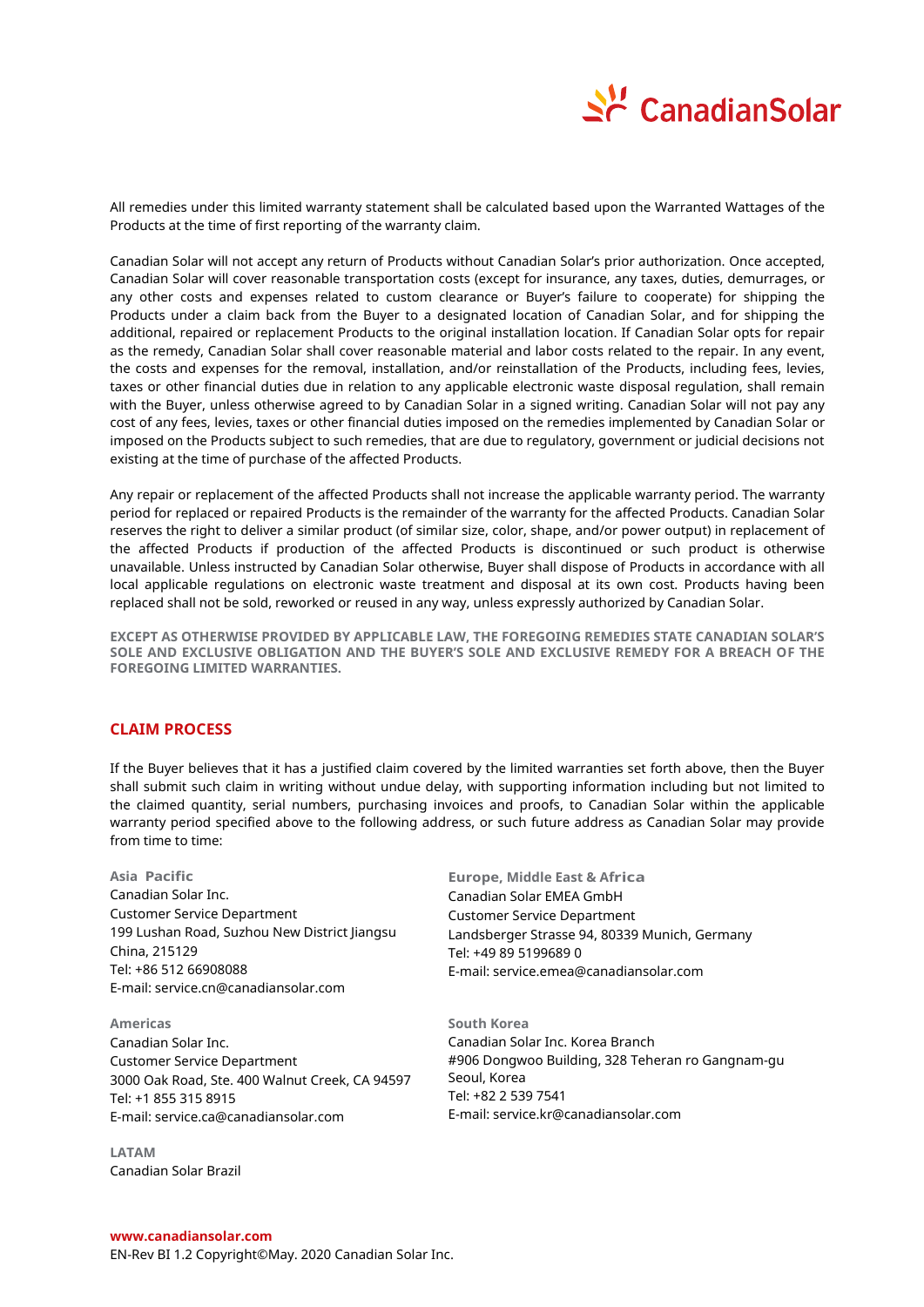

Customer Service Department 999 Roque Petroni Junior Avenue, 4th floor ,Vila Gertrudes, São Paulo 04707-910 Tel: +55 11 4637-2276 or 0800 878 3587 E-mail: service.latam@canadiansolar.com

Upon receipt of such written claim, Canadian Solar may seek further verification of the Buyer's claim of a breach of one of the foregoing limited warranties.

### **WARRANTY ASSIGNMENT**

This Limited Warranty is transferrable to a party taking legal title to the Products, provided that the Products remain installed in their original installation location.

## **DISPUTE RESOLUTION**

In case of any dispute related to warranty claims, such dispute shall be referred to and finally resolved pursuant to the governing law clauses and dispute resolution procedures under the purchase agreement between the Buyer and Canadian Solar.

### **NOT INDEPENDENT WARRANTIES**

The Buyer has the right to pursue claims under each of the warranties set forth above; provided that if claims arise under multiple limited warranties from a single defect, then if Canadian Solar remedies that defect as set forth above, Canadian Solar shall be deemed to have resolved all applicable warranty claims arising from that defect.

#### **DISCLAIMERS**

THE LIMITED WARRANTIES SET FORTH HEREIN ARE IN LIEU OF AND EXCLUDE ALL OTHER EXPRESS OR IMPLIED WARRANTIES, INCLUDING BUT NOT LIMITED TO WARRANTIES OF MERCHANTABILITY AND FITNESS FOR A PARTICULAR PURPOSE OR APPLICATION, AND ALL OTHER OBLIGATIONS ON THE PART OF CANADIAN SOLAR UNLESS SUCH OTHER WARRANTIES AND OBLIGATIONS ARE AGREED TO IN WRITING BY CANADIAN SOLAR. SOME JURISDICTIONS LIMIT OR DO NOT PERMIT DISCLAIMERS OF WARRANTY, SO THIS PROVISION MAY NOT APPLY TO THE BUYER IN SUCH IURISDICTIONS.

## **LIMITATION OF LIABILITY**

TO THE MAXIMUM EXTENT PERMITTED BY APPLICABLE LAW, CANADIAN SOLAR HEREBY DISCLAIMS, AND SHALL HAVE NO RESPONSIBILITY OR LIABILITY WHATSOEVER FOR, DAMAGE OR INJURY TO PERSONS OR PROPERTY OR FOR OTHER LOSS OR INJURY RESULTING FROM ANY CAUSE WHATSOEVER ARISING OUT OF OR RELATED TO ANY OF ITS PRODUCTS OR THEIR USE. TO THE MAXIMUM EXTENT PERMITTED BY APPLICABLE LAW, UNDER NO CIRCUMSTANCES SHALL CANADIAN SOLAR BE LIABLE TO THE BUYER, OR TO ANY THIRD PARTY CLAIMING THROUGH OR UNDER THE BUYER, FOR ANY LOST PROFITS, LOSS OF USE, OR EQUIPMENT DOWNTIME, OR FOR ANY INCIDENTAL, CONSEQUENTIAL OR SPECIAL DAMAGES OF ANY KIND, HOWSOEVER ARISING, RELATED TO THE PRODUCTS, EVEN IF CANADIAN SOLAR HAS BEEN ADVISED OF THE POSSIBILITY OF SUCH DAMAGES.

TO THE MAXIMUM EXTENT PERMITTED BY APPLICABLE LAW, CANADIAN SOLAR'S AGGREGATE LIABILITY, IF ANY, IN DAMAGES OR OTHERWISE, SHALL NOT EXCEED THE PURCHASE PRICE PAID TO CANADIAN SOLAR BY THE BUYER FOR THE PRODUCT IN THE CASE OF A WARRANTY CLAIM.

THE BUYER ACKNOWLEDGES THAT THE FOREGOING LIMITATIONS OF LIABILITY ARE AN ESSENTIAL ELEMENT OF THE AGREEMENT BETWEEN THE PARTIES AND THAT IN THE ABSENCE OF SUCH LIMITATIONS THE PURCHASE PRICE OF THE PRODUCTS WOULD BE SUBSTANTIALLY DIFFERENT. SOME JURISDICTIONS LIMIT OR DO NOT PERMIT DISCLAIMERS OF LIABILITY, SO THIS PROVISION MAY NOT APPLY TO THE BUYER IN SUCH JURISDICTIONS. SOME JURISDICTIONS